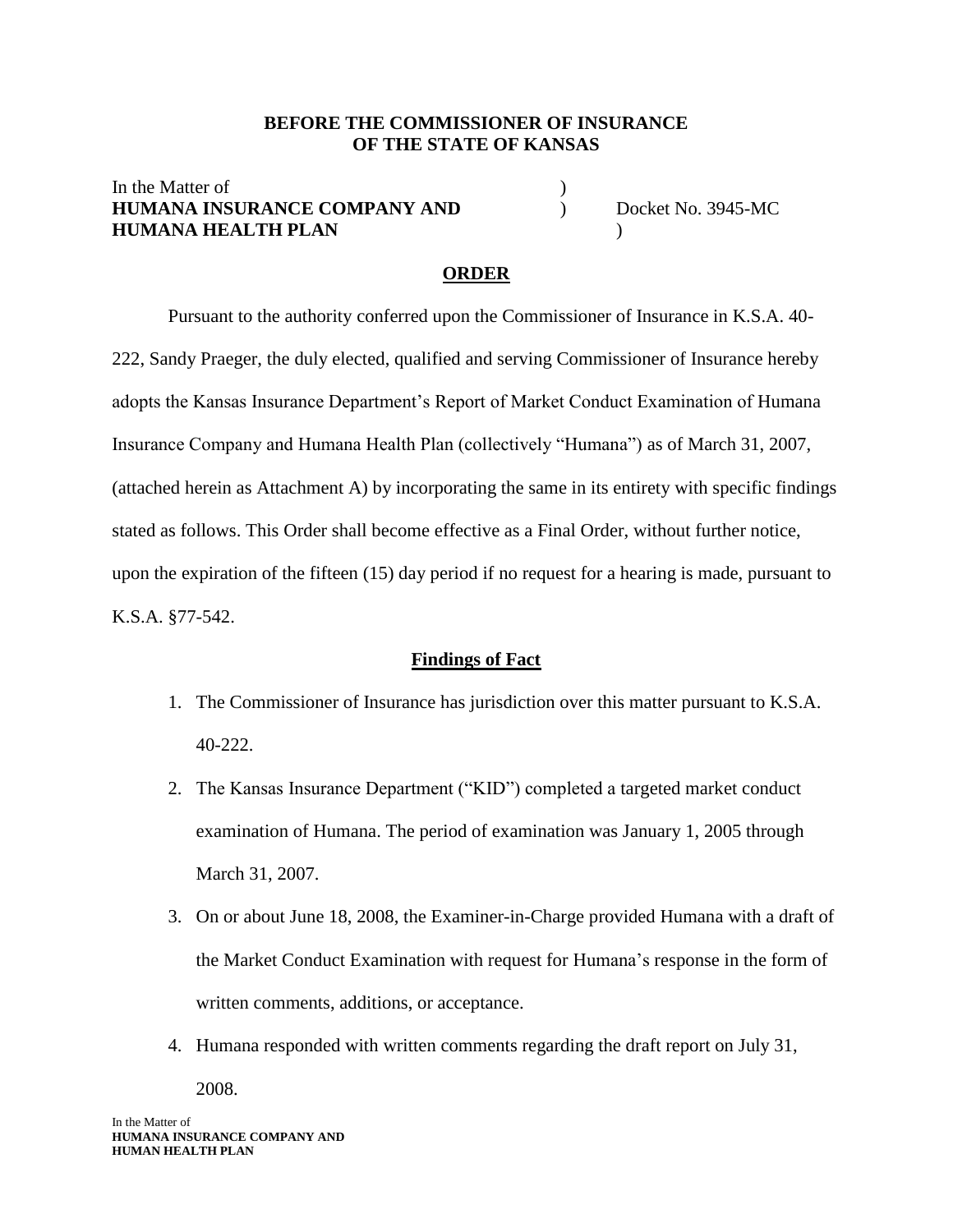- 5. The Kansas Commissioner of Insurance has since fully reviewed said Kansas report which is attached herein as Attachment A.
- 6. Tests for Complaint Handling
	- a. One Humana file experienced a program loading error and benefits were not re-calculated when the error was corrected causing the company to fail to disclose all benefits and coverage.
	- b. Five files did not pay interest pursuant to K.S.A. 40-2442(b).
	- c. Eleven additional errors resulted from the program loading error.
- 7. Tests for Claim Handling
	- a. Standard 1 required the initial contact by the regulated entity with the claimant be within the time frame required by K.A.R. 40-1-34 and K.S.A. 40-2442(a) and (b). Humana failed this standard.
	- b. Standard 2 required that timely investigations be conducted pursuant to

K.A.R. 40-1-34, Sec. 7 and 8(c) and K.S.A. 40-2442(a)(b).

# **Applicable Law**

K.S.A. §40-222 states, in pertinent part:

- (a) Whenever the commissioner of insurance deems it necessary but at least once every five years, the commissioner may make, or direct to be made, a financial examination of any insurance company in the process of organization, or applying for admission or doing business in this state. In addition, at the commissioner's discretion the commissioner may make, or direct to be made, a market regulation examination of any insurance company doing business in this state.
- K.S.A. 40-2442 states, in pertinent part:
	- (a) Within 30 days after receipt of any claim, and amendments thereto, any insurer issuing a policy of accident and sickness insurance shall pay a clean claim for reimbursement in accordance with this section or send a written or electronic notice acknowledging receipt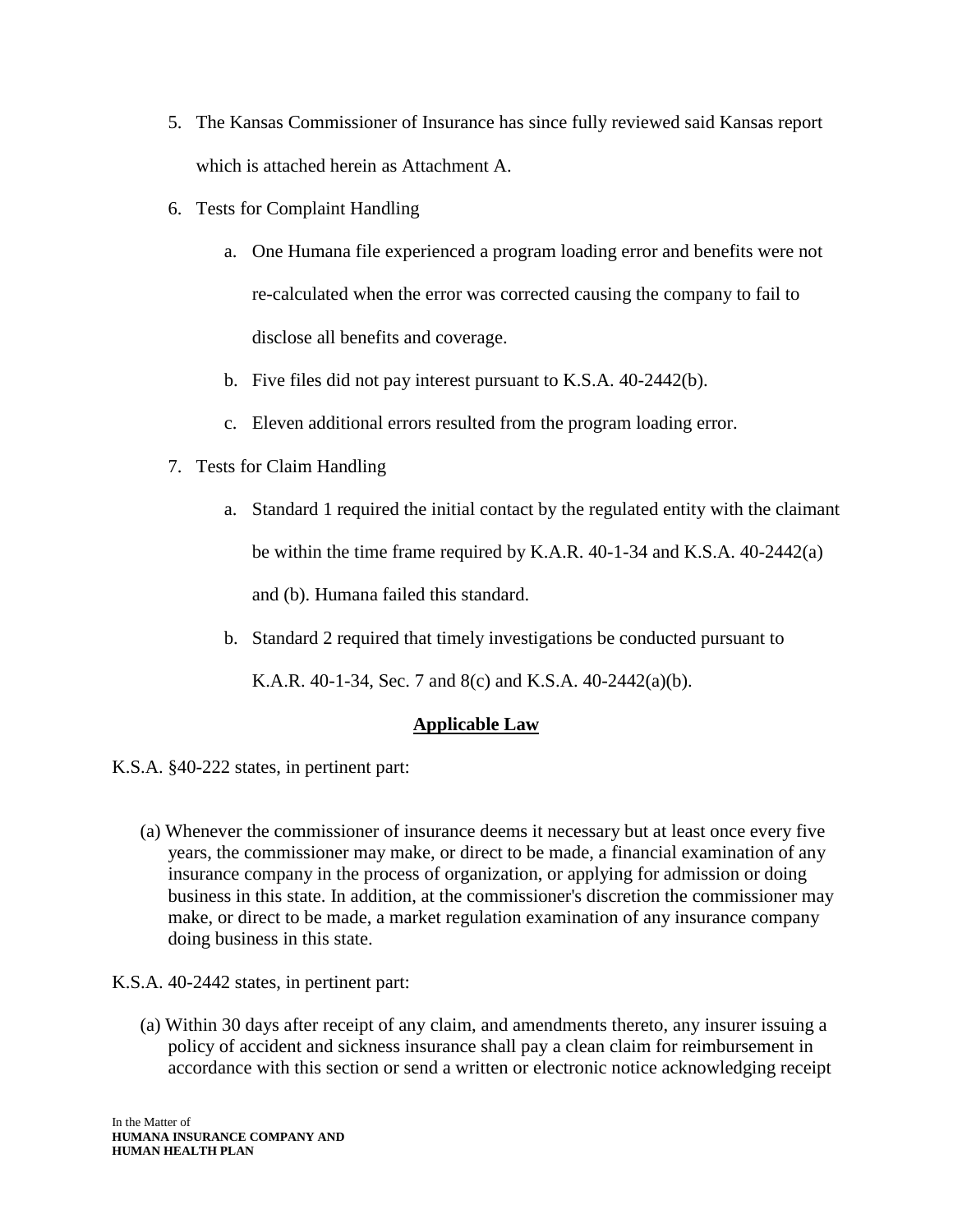of and the status of the claim. Such notice shall include the date such claim was received by the insurer and state that:

- (1) The insurer refuses to reimburse all or part of the claim and specify each reason for denial; or
- (2) Additional information is necessary to determine if all or any part of the claim will be reimbursed and what specific additional information is necessary.
- (a) If any insurer issuing a policy of accident and sickness insurance fails to comply with subsection (a), such insurer shall pay interest at the rate of 1% per month on the amount of the claim that remains unpaid 30 days after the receipt of the claim. The interest paid pursuant to this subsection shall be included in any late reimbursement without requiring the person who filed the original claim to make any additional claim for such interest.

K.A.R. 40-1-34 states, in pertinent part:

Sec. 5.

(a) No insurer shall fail to fully disclose to first party claimants all pertinent benefits, coverages or other provisions of an insurance policy or insurance contract under which a claim is presented.

Sec. 6

- (a) Every insurer, upon receiving notification of a claim shall, within ten working days, acknowledge the receipt of such notice unless payment is made within such period of time. If an acknowledgment is made by means other than writing, an appropriate notation of such acknowledgment shall be made in the claim file of the insurer and dated. Notification given to an agent of an insurer shall be notification to the insurer.
- (d) Every insurer, upon receiving notification of claim, shall promptly provide necessary claim forms, instructions, and reasonable assistance so that first party claimants can comply with the policy conditions and the insurer's reasonable requirements. Compliance with this paragraph within ten working days of notification of a claim shall constitute compliance with subsection (a) of this section.
- Sec. 8
- (b) If the insurer needs more time to determine whether a first party claim should be accepted or denied, it shall so notify the first party claimant within fifteen working days after receipt of the proofs of loss, giving the reasons more time is needed. If the investigation remains incomplete, the insurer shall, forty-five days from the date of the initial notification and every forty-five days thereafter, send to such claimant a letter setting forth the reasons additional time is needed for investigation.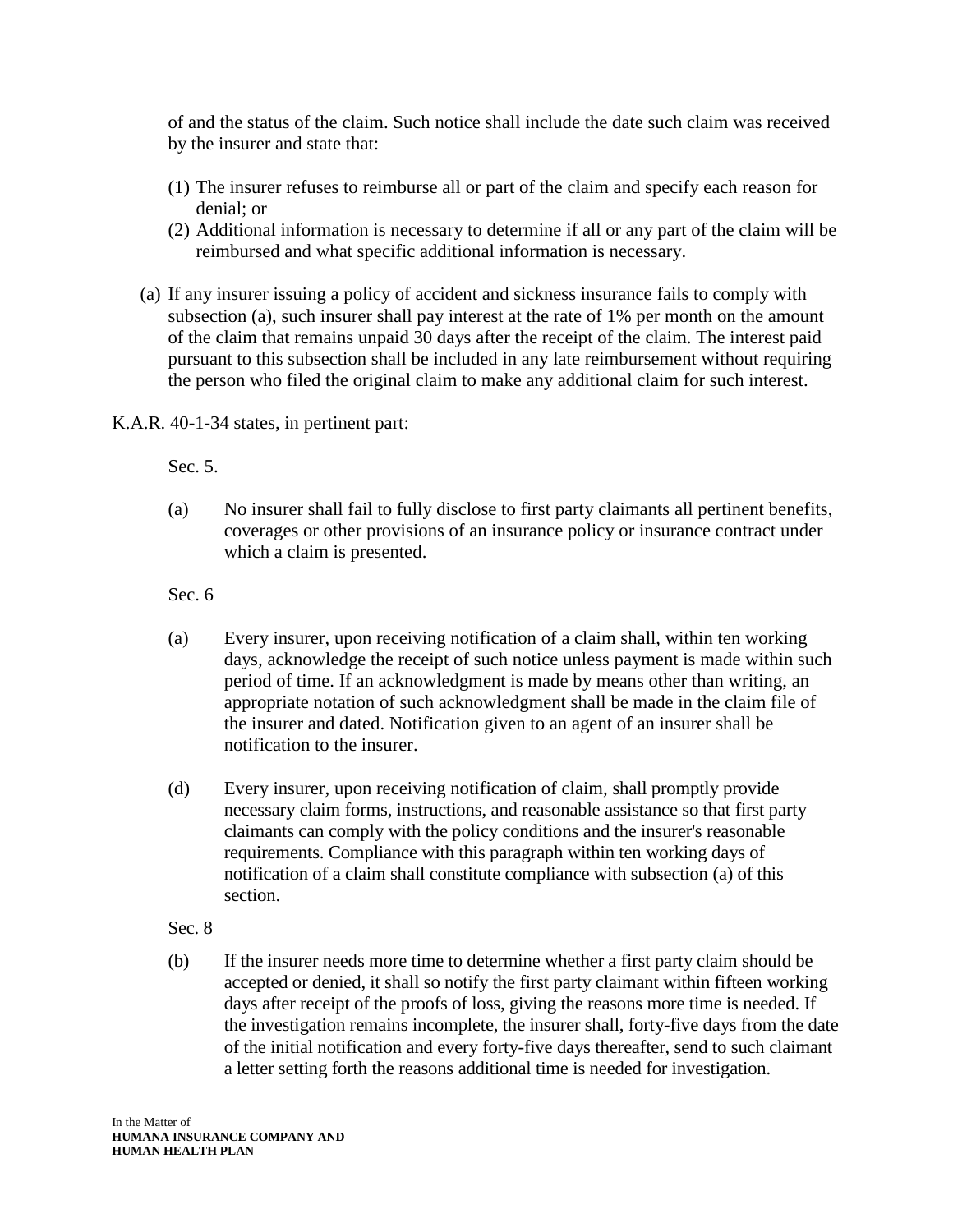# **Conclusions of Law**

Based upon the Findings of Fact enumerated in Paragraphs #1 through #7 and the Applicable Law cited above,

# **IT IS, THEREFORE, ORDERED BY THE COMMISSIONER OF INSURANCE:**

- 1. The Commissioner of Insurance has jurisdiction over this matter pursuant to K.S.A. 40-222.
- 2. The Kansas Insurance Department's ("KID") Report of Market Conduct Examination of Humana as of March 31, 2007, is herein adopted in its entirety.
- 3. Humana's failure to comply with the requirements of Tests for Complaint Handling Standard 3 constitutes violations of K.A.R. 40-1-34, Sec. 5(a).
- 4. Pursuant to K.S.A. 40-2,125(a)(1), Humana shall pay a monetary penalty of Six Thousand Dollars and No Cents (\$6,000.00) for the above-stated violations of K.A.R. 40-1-34, Sec. 5(a).
- 5. Humana's failure to comply with the requirements of Tests for Claims Handling Standard 1 constitute violations of K.S.A. 40-2442(a), K.S.A. 40-2442(b), K.A.R. 40-1-34, Sec. 6(a) and (d). Humana's failure to comply Standard 2 constitute violations of K.S.A. 40-2442(a), K.S.A. 40-2442(b), and K.A.R. 40-1-34, Sec. 8(c).
- 6. Pursuant to K.S.A. 40-2,125(a)(1), Humana shall pay a monetary penalty in the amount of One Thousand Dollars and No Cents (\$1,000.00) for the above-stated violations of K.S.A. 40-2442 and K.A.R. 40-1-34.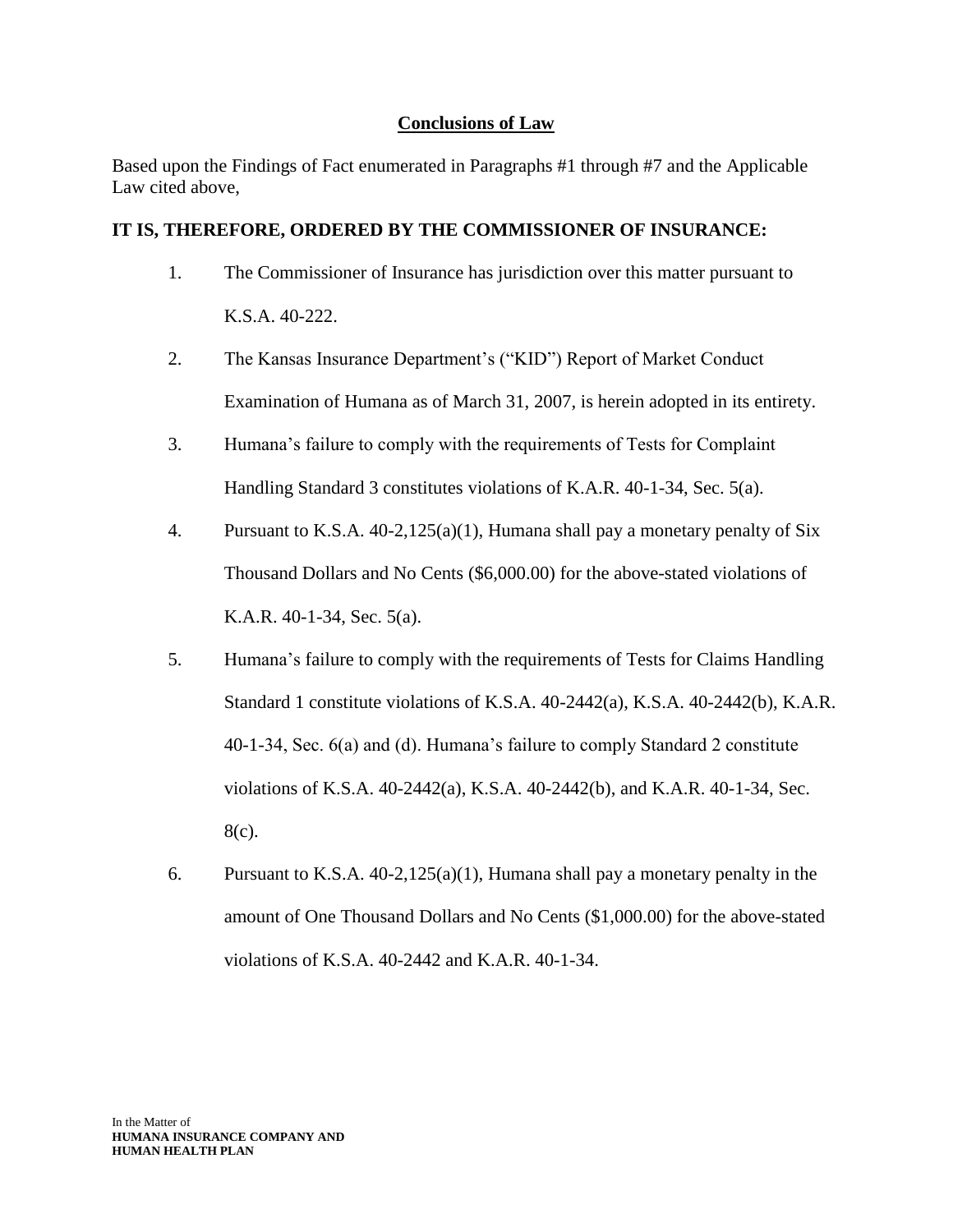# **IT IS SO ORDERED THIS \_30th\_ DAY OF OCTOBER 2008, IN THE CITY OF TOPEKA, COUNTY OF SHAWNEE, STATE OF KANSAS.**



\_/s/ Sandy Praeger\_\_\_\_\_\_\_\_\_\_\_ Sandy Praeger Commissioner of Insurance

BY:

 $\angle$ s/ John W. Campbell John W. Campbell General Counsel

# **NOTICE OF RIGHTS**

Humana is entitled to a hearing pursuant to K.S.A. 77-537, the Kansas Administrative Procedure Act. If Humana desires a hearing, the company must file a written request for a hearing with:

John W. Campbell, General Counsel Kansas Insurance Department 420 S.W.  $9<sup>th</sup>$  Street Topeka, Kansas 66612

This request must be filed within fifteen (15) days from the date of service of this Order. If Humana requests a hearing, the Kansas Insurance Department will notify the company of the time and place of the hearing and information on the procedures, right of representation, and other rights of parties relating to the conduct of the hearing before the commencement of the same.

If a hearing is not requested in the time and manner stated above, this Order shall become effective as a Final Order upon the expiration of time for requesting a hearing, pursuant to K.S.A. 77-613. In the event that Humana files a petition for judicial review, pursuant to K.S.A. 77-613(e), the agency officer to be served on behalf of the Kansas Insurance Department is:

John W. Campbell, General Counsel Kansas Insurance Department 420 S.W.  $9<sup>th</sup>$  Street Topeka, Kansas 66612